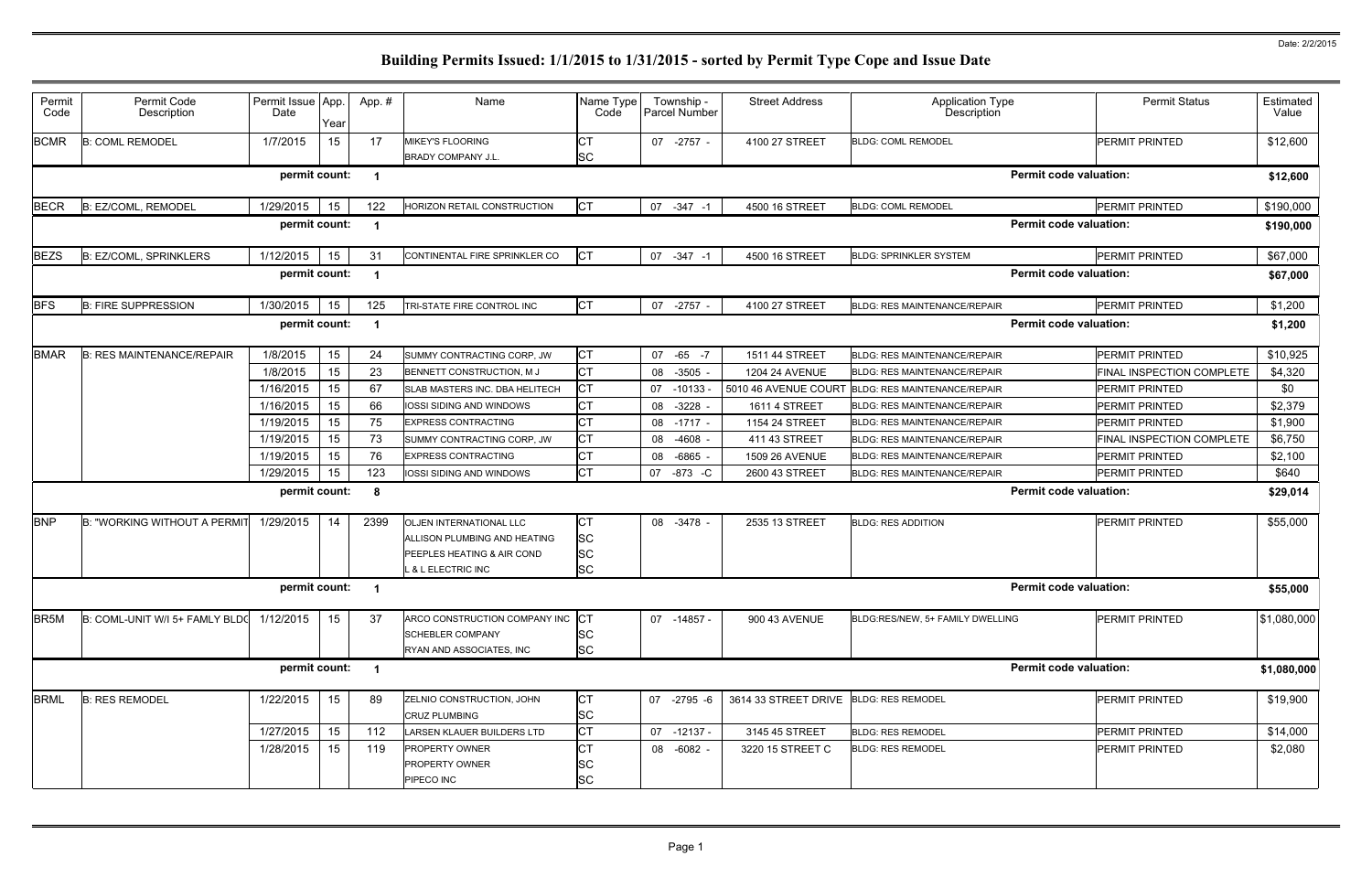| Permit<br>Code   | Permit Code<br>Description        | Permit Issue App.<br>Date | Year | App. #                  | Name                                                                                                                                                                                | Name Type<br>Code                                       | Township -<br>Parcel Number | <b>Street Address</b> | <b>Application Type</b><br>Description       | <b>Permit Status</b>  | Estimated<br>Value |
|------------------|-----------------------------------|---------------------------|------|-------------------------|-------------------------------------------------------------------------------------------------------------------------------------------------------------------------------------|---------------------------------------------------------|-----------------------------|-----------------------|----------------------------------------------|-----------------------|--------------------|
|                  |                                   | permit count:             |      | $\mathbf{3}$            |                                                                                                                                                                                     |                                                         |                             |                       | <b>Permit code valuation:</b>                |                       | \$35,980           |
| <b>BRRF</b>      | <b>B: RES ROOFING</b>             | 1/8/2015                  | 15   | 22                      | WILSON CONSTRUCTION, LLC (BEN)                                                                                                                                                      | СT                                                      | 08 -6771                    | 703 23 STREET         | <b>BLDG: RES MAINTENANCE/REPAIR</b>          | <b>PERMIT PRINTED</b> | \$3,800            |
|                  |                                   | 1/19/2015                 | 15   | 74                      | WILSON CONSTRUCTION, LLC (BEN)                                                                                                                                                      | СT                                                      | 07 -1578                    | 1844 31 STREET        | <b>BLDG: RES MAINTENANCE/REPAIR</b>          | PERMIT PRINTED        | \$2,800            |
|                  |                                   | 1/21/2015                 | 15   | 86                      | WILSON CONSTRUCTION, LLC (BEN)                                                                                                                                                      | СT                                                      | 08<br>$-2627$               | 2418 4 AVENUE         | <b>BLDG: RES MAINTENANCE/REPAIR</b>          | PERMIT PRINTED        | \$5,300            |
|                  |                                   | 1/21/2015                 | 15   | 85                      | WILSON CONSTRUCTION, LLC (BEN)                                                                                                                                                      | СT                                                      | 08<br>$-4597$               | 442 41 STREET         | <b>BLDG: RES MAINTENANCE/REPAIR</b>          | PERMIT PRINTED        | \$4,500            |
|                  |                                   | 1/22/2015                 | 15   | 94                      | POOLE'S RESTORATION                                                                                                                                                                 | СT                                                      | 08<br>-6865                 | 1509 26 AVENUE        | <b>BLDG: RES MAINTENANCE/REPAIR</b>          | PERMIT PRINTED        | \$3,640            |
|                  |                                   | 1/28/2015                 | 15   | 118                     | WILSON CONSTRUCTION, LLC (BEN)                                                                                                                                                      | СT                                                      | 08 -7674                    | 2200 EAST 7 AVENUE    | <b>BLDG: RES MAINTENANCE/REPAIR</b>          | <b>PERMIT PRINTED</b> | \$3,200            |
|                  |                                   | permit count:             |      | -6                      |                                                                                                                                                                                     |                                                         |                             |                       | <b>Permit code valuation:</b>                |                       | \$23,240           |
| <b>BRSD</b>      | <b>B: RES SIDING</b>              | 1/16/2015                 | 15   | 68                      | FANTH-CURRY HOME IMPRV CO                                                                                                                                                           | <b>CT</b>                                               | 07 -7304                    | 4511 11 AVENUE A      | <b>BLDG: RES MAINTENANCE/REPAIR</b>          | <b>PERMIT PRINTED</b> | \$10,205           |
|                  |                                   | permit count:             |      |                         |                                                                                                                                                                                     |                                                         |                             |                       | <b>Permit code valuation:</b>                |                       | \$10,205           |
| <b>BSMT</b>      | <b>B: RES BASEMENT WATERPROOF</b> | 1/6/2015                  | 15   |                         | MIDWEST RECONSTRUCTION CO                                                                                                                                                           | СT                                                      | 08 -7515 -                  | 2109 15 STREET        | <b>BLDG: RES MAINTENANCE/REPAIR</b>          | PERMIT PRINTED        | \$9,803            |
|                  |                                   | 1/7/2015                  | 15   | 18                      | PREMIUM CONTRACTING                                                                                                                                                                 | СT                                                      | 08 -4132                    | <b>1721 14 AVENUE</b> | <b>BLDG: RES MAINTENANCE/REPAIR</b>          | PERMIT PRINTED        | \$3,800            |
|                  |                                   | 1/14/2015                 | 15   | 41                      | PREMIUM CONTRACTING                                                                                                                                                                 |                                                         | -6687<br>08                 | 2718 11 AVENUE C      | <b>BLDG: RES MAINTENANCE/REPAIR</b>          | PERMIT PRINTED        | \$5,100            |
|                  |                                   | 1/26/2015                 | 15   | 106                     | MIDWEST RECONSTRUCTION CO                                                                                                                                                           | СT                                                      | 07 -9511                    | 3403 49 STREET        | <b>BLDG: RES MAINTENANCE/REPAIR</b>          | PERMIT PRINTED        | \$3,170            |
|                  |                                   | 1/28/2015                 | 15   | 114                     | ABSOLUTELY DRY BASEMENT WATERPCT                                                                                                                                                    |                                                         | 07 -9509                    | 3406 49 STREET        | <b>BLDG: RES MAINTENANCE/REPAIR</b>          | PERMIT PRINTED        | \$10,980           |
|                  |                                   | permit count:             |      | -5                      |                                                                                                                                                                                     |                                                         |                             |                       | <b>Permit code valuation:</b>                |                       | \$32,853           |
| <b>BTF</b>       | <b>B: COML INTERIOR FINISH</b>    | 1/8/2015                  | 15   | 21                      | <b>PROPERTY OWNER</b>                                                                                                                                                               | <b>CT</b>                                               | 08 -4723 -                  | 3635 4 AVENUE         | <b>BLDG: MISC STRUCTURE</b>                  | PERMIT PRINTED        | \$10,000           |
|                  |                                   | permit count:             |      |                         |                                                                                                                                                                                     |                                                         |                             |                       | <b>Permit code valuation:</b>                |                       | \$10,000           |
| <b>BWC</b>       | <b>B: WRECK COMMERCIAL BLDG</b>   | 1/19/2015                 | 15   | 69                      | MILLER TRUCKING & EXCAVATING                                                                                                                                                        | СT                                                      | 08 -5562 -                  | <b>1221 5 AVENUE</b>  | <b>WRECK: ALL OTHER BUILDINGS/STRUCTURES</b> | <b>PERMIT PRINTED</b> | \$0                |
|                  |                                   | permit count:             |      |                         |                                                                                                                                                                                     |                                                         |                             |                       | <b>Permit code valuation:</b>                |                       | \$0                |
| DRN <sub>1</sub> | ENG: CLASS 1 DRAINAGE             | 1/12/2015                 | 15   | 32                      | VALLEY CONSTRUCTION COMPANY                                                                                                                                                         | IСТ                                                     | 07 -13026 -                 | 1700 52 AVENUE        | <b>ENG: DRAINAGE PERMIT</b>                  | PERMIT PRINTED        | \$0                |
|                  |                                   | permit count: 1           |      |                         |                                                                                                                                                                                     |                                                         |                             |                       | <b>Permit code valuation:</b>                |                       | \$0                |
| EC               | E: COML ELECTRICAL                | 1/26/2015                 | 14   | 3022                    | BUSH CONSTRUCTION COMPANY INC. CT<br>BUSH CONSTRUCTION COMPANY INC.<br>ROCK RIVER ELECTRIC, INC<br>ROCK RIVER ELECTRIC, INC<br>ROCK RIVER ELECTRIC, INC<br>ROCK RIVER ELECTRIC, INC | IСТ<br><b>SC</b><br><b>SC</b><br><b>SC</b><br><b>SC</b> | 07 - 78 - A                 | 3605 26 AVENUE        | BLDG:RES/NEW, 5+ FAMILY DWELLING             | <b>PERMIT PRINTED</b> | \$702,600          |
|                  |                                   | permit count:             |      | $\overline{\mathbf{1}}$ |                                                                                                                                                                                     |                                                         |                             |                       | <b>Permit code valuation:</b>                |                       | \$702,600          |
| <b>ENE</b>       | <b>ENG: EXCAVATION</b>            | 1/16/2015                 |      |                         | 95   10000061 TREIBER CONSTRUCTION CO                                                                                                                                               | <b>CT</b>                                               | 08 -8259 -                  | 421 19 STREET         | <b>ENG: STREET USE</b>                       | PERMIT PRINTED        | \$0                |
|                  |                                   | permit count:             |      | $\overline{\mathbf{1}}$ |                                                                                                                                                                                     |                                                         |                             |                       | <b>Permit code valuation:</b>                |                       | \$0                |
| <b>ER</b>        | <b>E: RES ELECTRICAL</b>          | 1/12/2015                 | 15   | 39                      | L & L ELECTRIC INC                                                                                                                                                                  | <b>CT</b>                                               | 08 -4132 -                  | 1721 14 AVENUE        | ELEC: WIRING, MISC                           | PERMIT PRINTED        | \$0                |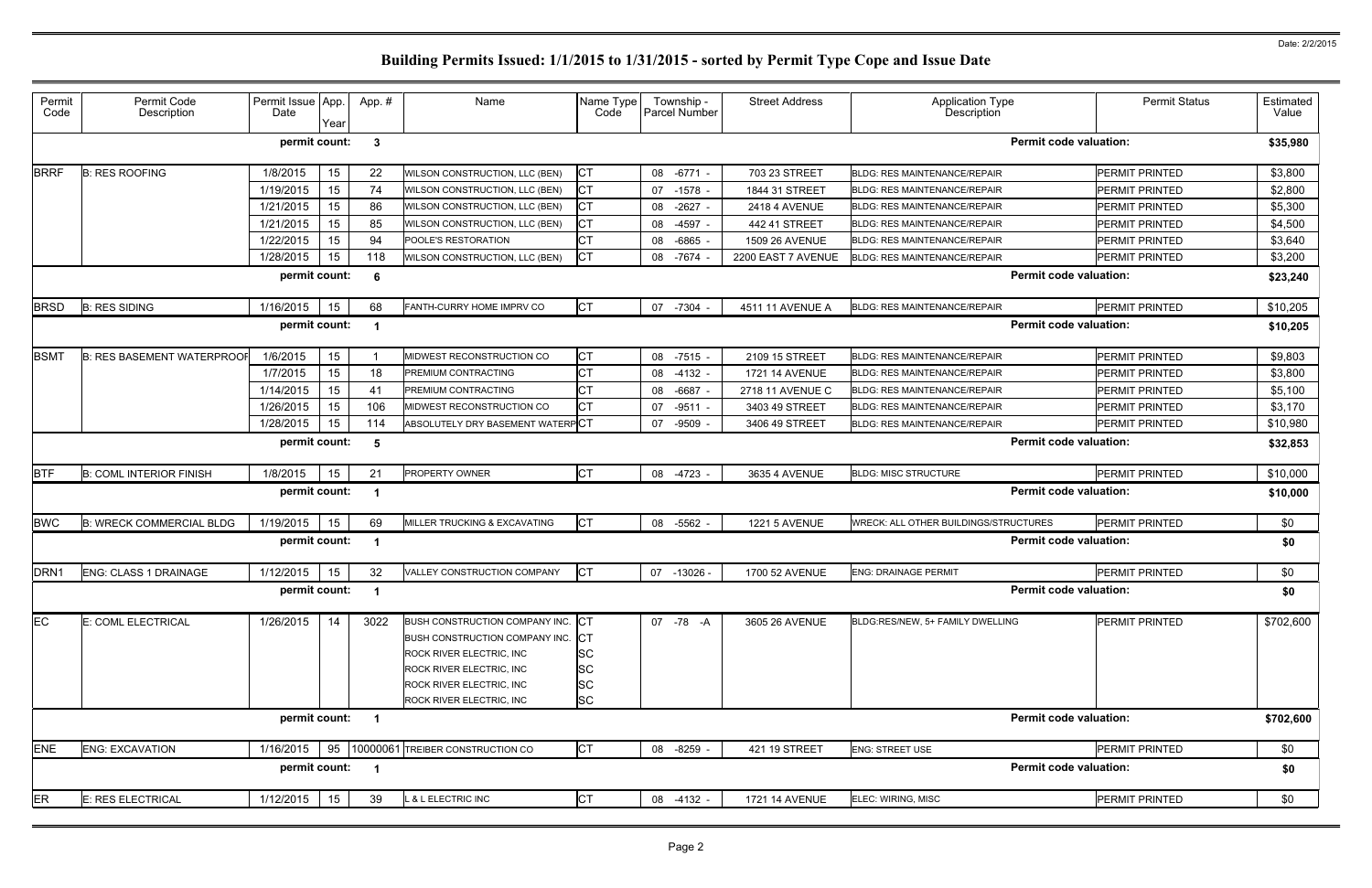| Permit<br>Code | Permit Code<br>Description                                       | Permit Issue App.<br>Date | Year | App.#                 | Name                                  | Name Type<br>Code | Township -<br>Parcel Number | <b>Street Address</b> | Application Type<br>Description                   | <b>Permit Status</b>      | Estimated<br>Value |  |
|----------------|------------------------------------------------------------------|---------------------------|------|-----------------------|---------------------------------------|-------------------|-----------------------------|-----------------------|---------------------------------------------------|---------------------------|--------------------|--|
| ER             | <b>E: RES ELECTRICAL</b>                                         | 1/12/2015                 | 15   | 38                    | L & L ELECTRIC INC                    | СT                | 08 -8343 -                  | 1929 3 STREET         | ELEC: SERVICE                                     | FINAL INSPECTION COMPLETE | \$0                |  |
|                |                                                                  | 1/14/2015                 | 15   | 40                    | <b>RGS ELECTRIC COMPANY</b>           | <b>CT</b>         | 07 -11378 -                 | 3706 43 STREET        | <b>ELEC: SERVICE</b>                              | <b>PERMIT PRINTED</b>     | \$0                |  |
|                |                                                                  | 1/15/2015                 | 15   | 62                    | ULTIMATE ELECTRIC UNLIMITED           | СT                | $-362 -3$<br>07             | 3300 49 AVENUE        | <b>ELEC: SERVICE</b>                              | <b>PERMIT PRINTED</b>     | \$0                |  |
|                |                                                                  | 1/15/2015                 | 15   | 50                    | <b>WESTEMEYER ELECTRIC</b>            | <b>CT</b>         | 07 -535 -21                 | 2925 13 AVENUE        | <b>ELEC: REMODEL</b>                              | FINAL INSPECTION COMPLETE | \$0                |  |
|                |                                                                  | 1/20/2015                 | 14   | 2729                  | <b>PROPERTY OWNER</b>                 | <b>CT</b>         | $-2207 -$<br>07             | 2426 28 STREET        | BLDG: RES MAINTENANCE/REPAIR                      | <b>PERMIT PRINTED</b>     | \$2,500            |  |
|                |                                                                  |                           |      |                       | <b>EWERT PLUMBING</b>                 | lSС               |                             |                       |                                                   |                           |                    |  |
|                |                                                                  |                           |      |                       | AMERICAN ELECTRIC INC                 | <b>SC</b>         |                             |                       |                                                   |                           |                    |  |
|                |                                                                  | 1/20/2015                 | 15   | 77                    | PIKUZA ELECTRIC INC                   | СT                | 08 -3935 -                  | 1150 12 AVENUE        | <b>ELEC: SERVICE</b>                              | <b>PERMIT PRINTED</b>     | \$0                |  |
|                |                                                                  | 1/21/2015                 | 15   | 88                    | ART-O-LITE ELECTRIC CO                | <b>CT</b>         | 08 -6120 -32                | 424 28 AVENUE         | <b>ELEC: SERVICE</b>                              | <b>PERMIT PRINTED</b>     | \$0                |  |
|                |                                                                  | 1/27/2015                 | 15   | 113                   | LAKEWOOD ELECTRIC AND GENERATOCT      |                   | 08 -2789 -1                 | 3102 38 AVENUE        | <b>ELEC: REWIRE</b>                               | <b>PERMIT PRINTED</b>     | \$0                |  |
|                |                                                                  | 1/30/2015                 | 15   | 124                   | PIPECO INC                            | СT                | 07 -11843 -                 | 2915 36 STREET        | <b>ELEC: SERVICE</b>                              | <b>PERMIT PRINTED</b>     | \$0                |  |
|                |                                                                  | 1/30/2015                 | 14   | 3002                  | <b>B &amp; W HOME IMPROVEMENT CO</b>  | <b>CT</b>         | 07 -2876 -                  | 3804 27 STREET        | <b>BLDG: RES REMODEL</b>                          | <b>PERMIT PRINTED</b>     | \$10,885           |  |
|                |                                                                  |                           |      |                       | <b>TOUM PLUMBING</b>                  | SС                |                             |                       |                                                   |                           |                    |  |
|                |                                                                  |                           |      |                       | TRI-CITY ELECTRIC COMPANY             | <b>SC</b>         |                             |                       |                                                   |                           |                    |  |
|                | <b>Permit code valuation:</b><br>permit count:<br>11<br>\$13,385 |                           |      |                       |                                       |                   |                             |                       |                                                   |                           |                    |  |
| <b>MC</b>      | M: COML MECHANICAL                                               | 1/6/2015                  | 14   | 2909                  | <b>ESTES CONSTRUCTION</b>             | <b>CT</b>         | 07 -14575 -                 | 3551 7 STREET         | <b>BLDG: COML REMODEL</b>                         | <b>PERMIT PRINTED</b>     | \$730,000          |  |
|                |                                                                  |                           |      |                       | TRI-CITY ELECTRIC COMPANY             | SC                |                             |                       |                                                   |                           |                    |  |
|                |                                                                  |                           |      |                       | <b>NORTHWEST MECHANICAL</b>           | SC                |                             |                       |                                                   |                           |                    |  |
|                |                                                                  |                           |      |                       | NORTHWEST MECHANICAL INC              | SC                |                             |                       |                                                   |                           |                    |  |
|                |                                                                  | 1/12/2015                 | 15   | 30                    | BRADY COMPANY, J L                    | СT                | 07 -2436 -3                 | 4323 23 AVENUE        | HTG: ROOFTOP UNIT. REPLACE                        | <b>PERMIT PRINTED</b>     | \$0                |  |
|                |                                                                  | 1/13/2015                 | 15   | 37                    | ARCO CONSTRUCTION COMPANY INC         | СT                | 07 -14857 -                 | 900 43 AVENUE         | BLDG:RES/NEW, 5+ FAMILY DWELLING                  | <b>PERMIT PRINTED</b>     | \$1,080,000        |  |
|                |                                                                  |                           |      |                       | <b>SCHEBLER COMPANY</b>               | SС                |                             |                       |                                                   |                           |                    |  |
|                |                                                                  |                           |      |                       | RYAN AND ASSOCIATES, INC              | <b>SC</b>         |                             |                       |                                                   |                           |                    |  |
|                |                                                                  | 1/15/2015                 | 15   | 57                    | JOHNSON HEATING & A/C INC             | СT                | 07 -2772 -1                 | 3800 29 STREET        | HTG: BOILER/FURNACE, REPLACE                      | <b>PERMIT PRINTED</b>     | \$0                |  |
|                |                                                                  | 1/22/2015                 | 15   | 91                    | TOTAL MAINTENANCE INC                 | СT                | -13129 -<br>07              | 2210 48 STREET        | HTG: ROOFTOP UNIT, REPLACE                        | <b>PERMIT PRINTED</b>     | \$0                |  |
|                |                                                                  | permit count:             |      | - 5                   |                                       |                   |                             |                       | <b>Permit code valuation:</b>                     |                           | \$1,810,000        |  |
| <b>MEZC</b>    | M: EZ/COML, MECHANICAL                                           | 1/7/2015                  | 12   | 2333                  | SNYDER CONSTRUCTION LLC               | СT                | 08 -5548 -                  | 1319 5 AVENUE         | <b>BLDG: COML REMODEL</b>                         | <b>PERMIT PRINTED</b>     | \$1,613,342        |  |
|                |                                                                  |                           |      |                       | CONTINENTAL FIRE SPRINKLER CO         | SС                |                             |                       |                                                   |                           |                    |  |
|                |                                                                  |                           |      |                       | GPE INC.                              | SC                |                             |                       |                                                   |                           |                    |  |
|                |                                                                  |                           |      |                       | CRAWFORD HEATING & COOLING            | <b>SC</b>         |                             |                       |                                                   |                           |                    |  |
|                |                                                                  |                           |      |                       | PETERSON PLUMBING AND HEATING SC      |                   |                             |                       |                                                   |                           |                    |  |
|                |                                                                  | permit count: 1           |      |                       |                                       |                   |                             |                       | <b>Permit code valuation:</b>                     |                           | \$1,613,342        |  |
| <b>MR</b>      | M: RES MECHANICAL                                                | 1/6/2015                  | 15   | $\mathbf{2}^{\prime}$ | KALE HEATING & AC                     | СT                | 07 -12227 -                 |                       | 3516 56 STREET COURT HTG: BOILER/FURNACE, REPLACE | <b>PERMIT PRINTED</b>     | \$0                |  |
|                |                                                                  | 1/6/2015                  | 15   | 11                    | <b>CRAWFORD HEATING &amp; COOLING</b> | СT                | 07 -14266 -3                | 7339 34 AVENUE        | HTG: BOILER/FURNACE, REPLACE                      | <b>PERMIT PRINTED</b>     | \$0                |  |
|                |                                                                  | 1/6/2015                  | 15   | 6                     | JOHNSON HEATING & A/C INC             | СT                | 07 -179 -16                 | 2803 32 AVENUE DRIVE  | HTG: FURNACE/AC, REPLACE                          | <b>PERMIT PRINTED</b>     | \$0                |  |
|                |                                                                  | 1/6/2015                  | 15   |                       | BRADY COMPANY, J L                    | СT                | 07 -2757 -                  | 4100 27 STREET        | HTG: BOILER/FURNACE, REPLACE                      | <b>PERMIT PRINTED</b>     | \$0                |  |
|                |                                                                  | 1/6/2015                  | 15   |                       | MORRIS IMPROVEMENT COMPANY            | СT                | 07 -9480 -                  | 3412 50 STREET        | HTG: BOILER/FURNACE, REPLACE                      | <b>PERMIT PRINTED</b>     | \$0                |  |
|                |                                                                  | 1/6/2015                  | 15   | 10                    | FREED HEATING & AC                    | СT                | 08 -183 -7                  | 2404 1 STREET COURT   | HTG: BOILER/FURNACE, REPLACE                      | <b>PERMIT PRINTED</b>     | \$0                |  |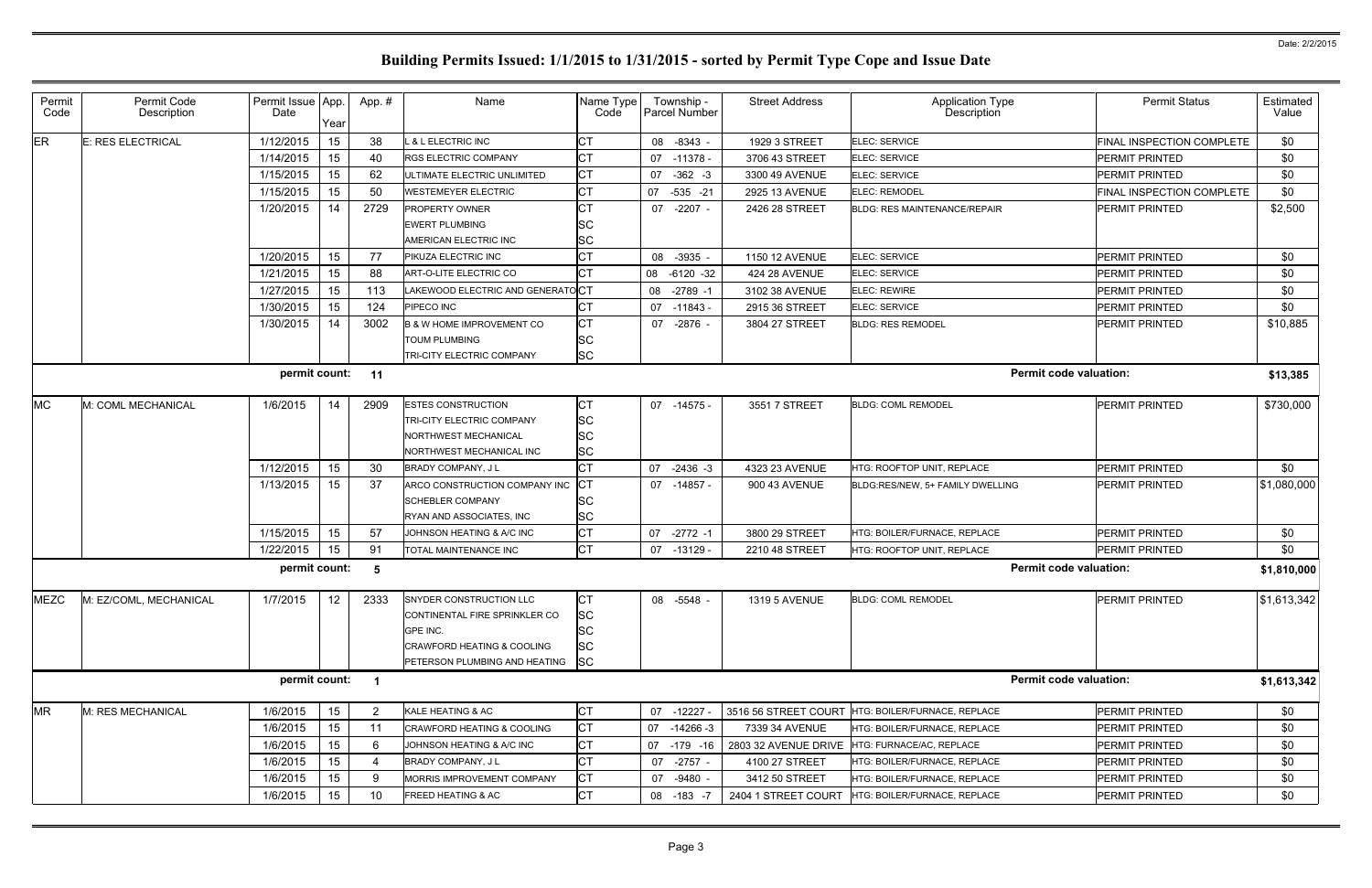| Permit<br>Code | Permit Code<br>Description | Permit Issue App<br>Date | Year | App.# | Name                                  | Name Type<br>Code   | Township -<br>Parcel Number | <b>Street Address</b>                   | <b>Application Type</b><br>Description                      | <b>Permit Status</b>      | Estimated<br>Value |
|----------------|----------------------------|--------------------------|------|-------|---------------------------------------|---------------------|-----------------------------|-----------------------------------------|-------------------------------------------------------------|---------------------------|--------------------|
| <b>MR</b>      | M: RES MECHANICAL          | 1/6/2015                 | 15   |       | KALE HEATING & AC                     | СT                  | 08 -4408                    | 1507 MAPLE LANE                         | <b>HTG: BOILER/FURNACE, REPLACE</b>                         | PERMIT PRINTED            | \$0                |
|                |                            | 1/6/2015                 | 15   | 8     | <b>FAMILY HEATING &amp; COOLING</b>   | <b>CT</b>           | 08<br>-7301                 | 207 54 STREET                           | HTG: FURNACE/AC, REPLACE                                    | PERMIT PRINTED            | \$0                |
|                |                            | 1/6/2015                 | 15   |       | KLAUER HEATING & AC LTD               | СT                  | -8630<br>08                 | 2811 17 STREET PLACE                    | <b>HTG: BOILER/FURNACE, REPLACE</b>                         | PERMIT PRINTED            | \$0                |
|                |                            | 1/6/2015                 | 15   | 3     | TOTAL MAINTENANCE INC                 | СT                  | -8983<br>08                 | 2502 2 STREET                           | HTG: FURNACE/AC, REPLACE                                    | PERMIT PRINTED            | \$0                |
|                |                            | 1/7/2015                 | 15   | 15    | <b>TOTAL MAINTENANCE INC</b>          | <b>CT</b>           | 08<br>$-5713$               | <b>1865 22 AVENUE</b>                   | HTG: BOILER/FURNACE, REPLACE                                | PERMIT PRINTED            | \$0                |
|                |                            | 1/8/2015                 | 15   | 20    | <b>CRAWFORD HEATING &amp; COOLING</b> | СT                  | 08<br>$-3257$ -             | 2515 19 AVENUE                          | HTG: BOILER/FURNACE, REPLACE                                | PERMIT PRINTED            | \$0                |
|                |                            | 1/8/2015                 | 15   | 19    | <b>FREED HEATING &amp; AC</b>         | <b>CT</b>           | 08 -7798 -A                 | 526 26 AVENUE                           | HTG: BOILER/FURNACE, REPLACE                                | PERMIT PRINTED            | \$0                |
|                |                            | 1/9/2015                 | 15   | 28    | <b>FREED HEATING &amp; AC</b>         | СT                  | 07<br>$-2351$               | 3024 24 AVENUE                          | HTG: BOILER/FURNACE, REPLACE                                | PERMIT PRINTED            | \$0                |
|                |                            | 1/9/2015                 | 15   | 27    | <b>BRADY COMPANY, JL</b>              | СT                  | 08 -1210 -                  | 1023 16 STREET                          | HTG: BOILER/FURNACE, REPLACE                                | PERMIT PRINTED            | \$0                |
|                |                            | 1/12/2015                | 15   | 34    | JOHNSON HEATING & A/C INC             | СT                  | 07<br>-10640 -              | 4819 48 AVENUE                          | HTG: FURNACE/AC, REPLACE                                    | PERMIT PRINTED            | \$0                |
|                |                            | 1/12/2015                | 14   | 2682  | <b>RODENBURG BUILDERS</b>             | СT                  | 08 -9224                    |                                         |                                                             | PERMIT PRINTED            | \$980,340          |
|                |                            |                          |      |       | <b>VENHORST PLUMBNG, PAUL</b>         | <b>SC</b>           |                             |                                         |                                                             |                           |                    |
|                |                            |                          |      |       | <b>VENHORST PLUMBNG, PAUL</b>         | <b>SC</b>           |                             |                                         |                                                             |                           |                    |
|                |                            |                          |      |       | <b>TRI-CITY ELECTRIC COMPANY</b>      | <b>SC</b>           |                             |                                         |                                                             |                           |                    |
|                |                            |                          |      |       | <b>GABRILSON HEATING &amp; AC</b>     | SC                  |                             |                                         |                                                             |                           |                    |
|                |                            | 1/15/2015                | 15   | 47    | KALE HEATING & AC                     | <b>CT</b>           | 07 -1096                    | 1834 29 STREET                          | HTG: BOILER/FURNACE, REPLACE                                | PERMIT PRINTED            | \$0                |
|                |                            | 1/15/2015                | 15   | 45    | <b>FIERS PLUMBING &amp; HEATING</b>   | СT                  | 07 -13030 -4                | 3812 26 AVENUE                          | HTG: BOILER/FURNACE, REPLACE                                | PERMIT PRINTED            | \$0                |
|                |                            | 1/15/2015                | 15   | 43    | <b>BRADY COMPANY, JL</b>              | СT                  | -6689<br>07                 | 3918 15 AVENUE                          | HTG: BOILER/FURNACE, REPLACE                                | PERMIT PRINTED            | \$0                |
|                |                            | 1/15/2015                | 15   | 42    | <b>BRADY COMPANY, JL</b>              | СT                  | 07 -8753                    | 4300 12 AVENUE                          | <b>HTG: BOILER/FURNACE, REPLACE</b>                         | PERMIT PRINTED            | \$0                |
|                |                            | 1/15/2015                | 15   | 53    | <b>FREED HEATING &amp; AC</b>         |                     | 07 -9841 -                  | 3723 16 STREET                          | HTG: BOILER/FURNACE, REPLACE                                | PERMIT PRINTED            | \$0                |
|                |                            | 1/15/2015                | 15   | 55    | <b>FREED HEATING &amp; AC</b>         | СT                  | 08 -4137 -31                | 2631 9 STREET                           | HTG: FURNACE/AC, REPLACE                                    | PERMIT PRINTED            | \$0                |
|                |                            | 1/15/2015                | 15   | 56    | <b>FREED HEATING &amp; AC</b>         |                     | 08 -4483 -                  | <b>157 15 AVENUE</b>                    | HTG: FURNACE/AC, REPLACE                                    | PERMIT PRINTED            | \$0                |
|                |                            | 1/15/2015                | 15   | 49    | <b>FREED HEATING &amp; AC</b>         | СT                  | 08 -5070 -                  | 717 26 AVENUE                           | HTG: BOILER/FURNACE, REPLACE                                | PERMIT PRINTED            | \$0                |
|                |                            | 1/15/2015                | 15   | 44    | <b>BRADY COMPANY, JL</b>              |                     | 08 -6164 -39                | 544 27 AVENUE                           | HTG: BOILER/FURNACE, REPLACE                                | PERMIT PRINTED            | \$0                |
|                |                            | 1/15/2015                | 15   | 46    | <b>FIERS PLUMBING &amp; HEATING</b>   | СT                  | 08 -6217 -                  | 4519 4 AVENUE                           | HTG: BOILER/FURNACE, REPLACE                                | PERMIT PRINTED            | \$0                |
|                |                            | 1/15/2015                | 15   | 54    | <b>FREED HEATING &amp; AC</b>         |                     | 08 -7535                    | 2119 15 STREET A                        | HTG: BOILER/FURNACE. REPLACE                                | PERMIT PRINTED            | \$0                |
|                |                            | 1/19/2015                | 15   | 70    | HEATCO SERVICE COMPANY                | СT                  | 08 -4132 -                  | 1721 14 AVENUE                          | HTG: BOILER/FURNACE, REPLACE                                | PERMIT PRINTED            | \$0                |
|                |                            | 1/20/2015                | 15   | 82    | FAMILY HEATING & COOLING              | $\sim$ $\sim$<br>◡⊢ |                             |                                         | 07 -13616 -1 5215 26 AVENUE A COURTHTG: FURNACE/AC, REPLACE | PERMIT PRINTED            | \$0                |
|                |                            | 1/20/2015                | 15   | -81   | <b>CRAWFORD HEATING &amp; COOLING</b> | СT                  | 08 -2469 -                  | 1823 17 STREET                          | HTG: FURNACE/AC, REPLACE                                    | PERMIT PRINTED            | \$0                |
|                |                            | 1/20/2015                | 15   | 78    | KALE HEATING & AC                     |                     | 08<br>$-386 -$              | 1121 17 STREET                          | HTG: BOILER/FURNACE, REPLACE                                | PERMIT PRINTED            | \$0                |
|                |                            | 1/20/2015                | 15   | 80    | <b>FIERS PLUMBING &amp; HEATING</b>   | CT                  | 08 -4897 -A                 | 1310 10 STREET                          | HTG: BOILER/FURNACE, REPLACE                                | FINAL INSPECTION COMPLETE | \$0                |
|                |                            | 1/22/2015                | 15   | 92    | <b>FREED HEATING &amp; AC</b>         |                     | 08 -2258 -                  | <b>111 14 AVENUE</b>                    | HTG: FURNACE/AC, REPLACE                                    | PERMIT PRINTED            | \$0                |
|                |                            | 1/22/2015                | 15   | 93    | KALE HEATING & AC                     | СT                  | 08 -652 -                   | 1167 26 STREET A                        | HTG: BOILER/FURNACE, REPLACE                                | PERMIT PRINTED            | \$0                |
|                |                            | 1/23/2015                | 15   | 95    | KALE HEATING & AC                     | СT                  | 07 -13496 -                 | 4272 22 AVENUE                          | HTG: BOILER/FURNACE, REPLACE                                | PERMIT PRINTED            | \$0                |
|                |                            | 1/23/2015                | 14   | 1904  | <b>IRVINE CONSTRUCTION COMPANY</b>    | CT                  | 07 -5762 -                  | 1848 25 AVENUE COURT BLDG: RES ADDITION |                                                             | PERMIT PRINTED            | \$69,000           |
|                |                            |                          |      |       | <b>IMAHIEU ELECTRIC CO INC</b>        | <b>SC</b>           |                             |                                         |                                                             |                           |                    |
|                |                            |                          |      |       | <b>ROPP PLUMBING INC</b>              | <b>SC</b>           |                             |                                         |                                                             |                           |                    |
|                |                            |                          |      |       | <b>B &amp; W TIN SHOP</b>             | <b>SC</b>           |                             |                                         |                                                             |                           |                    |
|                |                            | 1/23/2015                | 15   | 102   | A1 MORRIS HEATING AND COOLING         | СT                  | 07 -7688                    | 2405 23 AVENUE A                        | HTG: BOILER/FURNACE, REPLACE                                | PERMIT PRINTED            | \$0                |
|                |                            | 1/23/2015                | 15   | 96    | <b>FREED HEATING &amp; AC</b>         | СT                  | 08 -206 -                   | <b>205 16 AVENUE</b>                    | HTG: BOILER/FURNACE, REPLACE                                | PERMIT PRINTED            | \$0                |
|                |                            | 1/23/2015                | 15   | 101   | A1 MORRIS HEATING AND COOLING         | СT                  | 08 -2756                    | 423 50 STREET                           | HTG: BOILER/FURNACE, REPLACE                                | <b>PERMIT PRINTED</b>     | \$0                |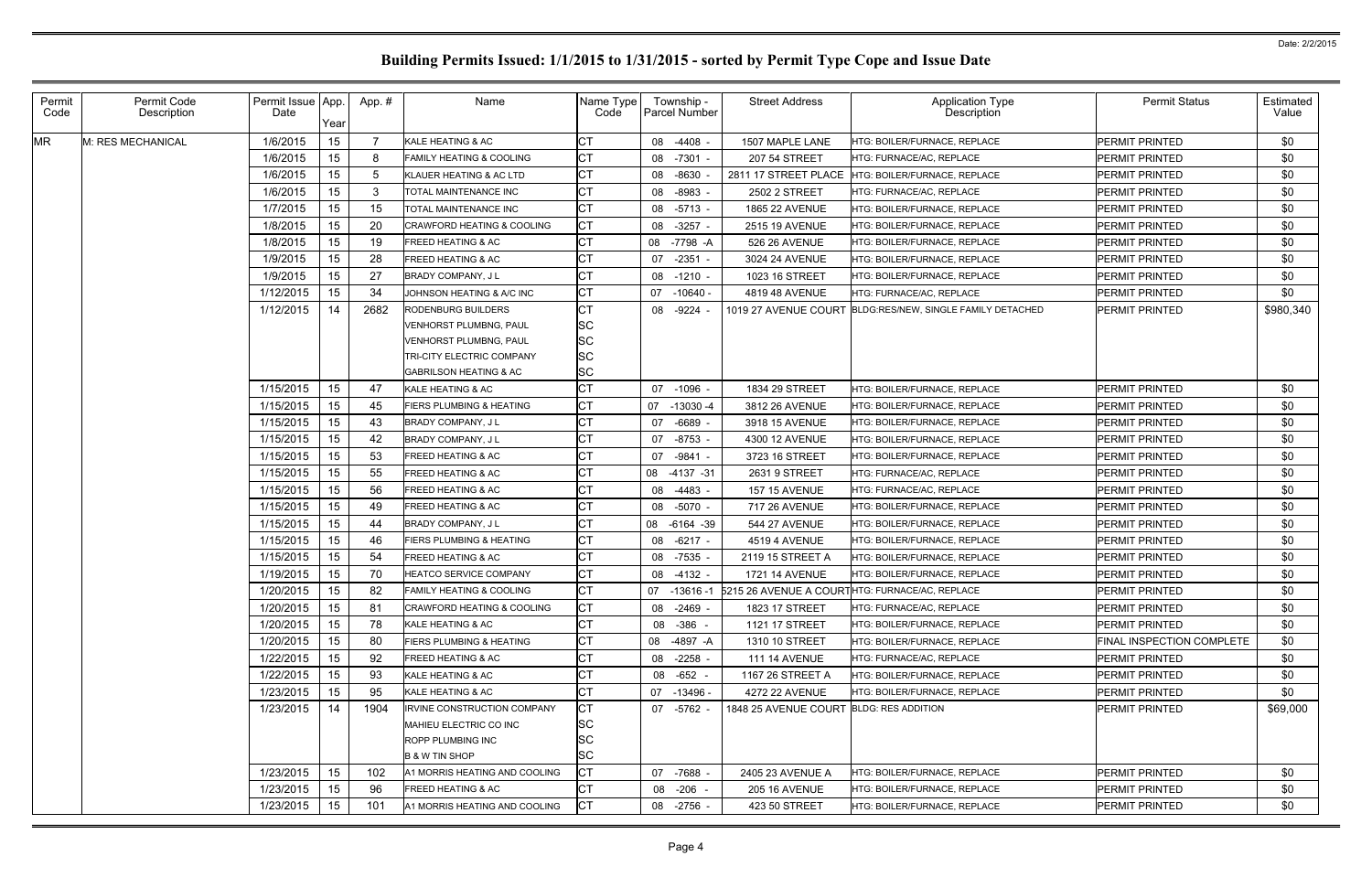| Permit<br>Code | Permit Code<br>Description                                          | Permit Issue App<br>Date | Year | App. #                   | Name                                | Name Type<br>Code | Township -<br>Parcel Number | <b>Street Address</b>                    | <b>Application Type</b><br><b>Description</b>     | <b>Permit Status</b>      | Estimated<br>Value |  |  |
|----------------|---------------------------------------------------------------------|--------------------------|------|--------------------------|-------------------------------------|-------------------|-----------------------------|------------------------------------------|---------------------------------------------------|---------------------------|--------------------|--|--|
| <b>MR</b>      | M: RES MECHANICAL                                                   | 1/23/2015                | 15   | 100                      | A1 MORRIS HEATING AND COOLING       | СT                | 08 -4923                    | 1422 11 STREET                           | HTG: BOILER/FURNACE, REPLACE                      | PERMIT PRINTED            | \$0                |  |  |
|                |                                                                     | 1/26/2015                | 15   | 104                      | <b>FREED HEATING &amp; AC</b>       | СT                | 07 -13357                   | 1 TIMBERWOOD COURT                       | HTG: BOILER/FURNACE, REPLACE                      | <b>PERMIT PRINTED</b>     | \$0                |  |  |
|                |                                                                     | 1/26/2015                | 15   | 105                      | <b>FREED HEATING &amp; AC</b>       | СT                | $-8071$<br>07               |                                          | 3440 28 AVENUE COURT HTG: BOILER/FURNACE, REPLACE | <b>PERMIT PRINTED</b>     | \$0                |  |  |
|                |                                                                     | 1/27/2015                | 15   | 107                      | A1 MORRIS HEATING AND COOLING       | СT                | 08 -6415 -C                 | 814 16 AVENUE                            | HTG: BOILER/FURNACE, REPLACE                      | <b>PERMIT PRINTED</b>     | \$0                |  |  |
|                |                                                                     | 1/27/2015                | 15   | 110                      | <b>SCHEBLER COMPANY</b>             | СT                | 08 -9102                    | 731 24 AVENUE COURT                      | HTG: FURNACE/AC, REPLACE                          | <b>PERMIT PRINTED</b>     | \$0                |  |  |
|                |                                                                     | 1/30/2015                | 15   | 128                      | <b>FREED HEATING &amp; AC</b>       | СT                | 07 - 14257                  | 5402 20 AVENUE COURT                     | HTG: FURNACE/AC, REPLACE                          | <b>PERMIT PRINTED</b>     | \$0                |  |  |
|                |                                                                     | 1/30/2015                | 14   | 2790                     | <b>DEFINITIVE BUILDERS INC</b>      | CT                | 07 -14815 -                 | 7308 35 AVENUE                           | BLDG:RES/NEW, SINGLE FAMILY DETACHED              | <b>PERMIT PRINTED</b>     | \$223,600          |  |  |
|                |                                                                     |                          |      |                          | <b>QUINN ELECTRIC</b>               | SC                |                             |                                          |                                                   |                           |                    |  |  |
|                |                                                                     |                          |      |                          | <b>BRADY COMPANY J.L.</b>           | <b>SC</b>         |                             |                                          |                                                   |                           |                    |  |  |
|                |                                                                     |                          |      |                          | <b>BRADY COMPANY, JL</b>            | <b>SC</b>         |                             |                                          |                                                   |                           |                    |  |  |
|                |                                                                     | 1/30/2015                | 15   | 129                      | <b>FAMILY HEATING &amp; COOLING</b> | <b>CT</b>         | 08 -3615 -                  | <b>1616 9 AVENUE</b>                     | HTG: BOILER/FURNACE, REPLACE                      | <b>PERMIT PRINTED</b>     | \$0                |  |  |
|                | permit count:<br><b>Permit code valuation:</b><br>48<br>\$1,272,940 |                          |      |                          |                                     |                   |                             |                                          |                                                   |                           |                    |  |  |
| <b>PBWV</b>    | P: RES BACKWATER VALVE                                              | 1/23/2015                | 15   | 99                       | <b>BRADY COMPANY J.L.</b>           | <b>CT</b>         | 07 -10231                   | 4754 19 AVENUE                           | PLBG: BACKWATER VALVE INSTALLATION                | <b>PERMIT PRINTED</b>     | \$0                |  |  |
|                |                                                                     | permit count:            |      | -1                       |                                     |                   |                             |                                          | <b>Permit code valuation:</b>                     |                           |                    |  |  |
|                |                                                                     |                          |      |                          |                                     |                   |                             |                                          |                                                   |                           | \$0                |  |  |
| PС             | P: COML PLUMBING                                                    | 1/6/2015                 | 14   | 2909                     | <b>ESTES CONSTRUCTION</b>           | СT                | 07 -14575 -                 | 3551 7 STREET                            | <b>BLDG: COML REMODEL</b>                         | <b>PERMIT PRINTED</b>     | \$730,000          |  |  |
|                |                                                                     |                          |      |                          | <b>TRI-CITY ELECTRIC COMPANY</b>    | <b>SC</b>         |                             |                                          |                                                   |                           |                    |  |  |
|                |                                                                     |                          |      |                          | NORTHWEST MECHANICAL                | <b>SC</b>         |                             |                                          |                                                   |                           |                    |  |  |
|                |                                                                     |                          |      |                          | NORTHWEST MECHANICAL INC            | <b>SC</b>         |                             |                                          |                                                   |                           |                    |  |  |
|                |                                                                     | 1/7/2015                 | 15   | 17                       | <b>MIKEY'S FLOORING</b>             | СT                | 07 -2757 -                  | 4100 27 STREET                           | <b>BLDG: COML REMODEL</b>                         | <b>PERMIT PRINTED</b>     | \$12,600           |  |  |
|                |                                                                     |                          |      |                          | <b>BRADY COMPANY J.L.</b>           | SC                |                             |                                          |                                                   |                           |                    |  |  |
|                |                                                                     | 1/13/2015                | 15   | 37                       | ARCO CONSTRUCTION COMPANY INC       | СT                | 07 -14857 -                 | 900 43 AVENUE                            | BLDG:RES/NEW, 5+ FAMILY DWELLING                  | <b>PERMIT PRINTED</b>     | \$1,080,000        |  |  |
|                |                                                                     |                          |      |                          | <b>SCHEBLER COMPANY</b>             | SC                |                             |                                          |                                                   |                           |                    |  |  |
|                |                                                                     |                          |      |                          | RYAN AND ASSOCIATES, INC            | <b>SC</b>         |                             |                                          |                                                   |                           |                    |  |  |
|                |                                                                     | 1/23/2015                | 14   | 2622                     | JEFF HAY FRAMING AND REMODELIN      | СT                | 07 -999                     | 2325 46 STREET                           | <b>BLDG: COML REMODEL</b>                         | <b>PERMIT PRINTED</b>     | \$92,000           |  |  |
|                |                                                                     |                          |      |                          | Q.C. HEATING AND AIR CONDITION      | <b>SC</b>         |                             |                                          |                                                   |                           |                    |  |  |
|                |                                                                     |                          |      |                          | <b>TOUM PLUMBING</b>                | SC                |                             |                                          |                                                   |                           |                    |  |  |
|                |                                                                     | 1/28/2015                | 15   | 117                      | PETERSON PLUMBING AND HEATING CT    |                   | 08 -7165 -                  | 720 18 AVENUE                            | PLBG: SEWER REPAIR                                | FINAL INSPECTION COMPLETE | \$0                |  |  |
|                |                                                                     | permit count:            |      | $\overline{\phantom{0}}$ |                                     |                   |                             |                                          | <b>Permit code valuation:</b>                     |                           | \$1,914,600        |  |  |
| PCM6           | P: COML GAS MTR RECONCT (6 M                                        | 1/28/2015                | 15   | 116                      | <b>TOUM PLUMBING</b>                | СT                | 07 -999 -                   | 2325 46 STREET                           | PLBG: GAS MTR RECONNECT AFTER 6 MONTHS            | FINAL INSPECTION COMPLETE | \$0                |  |  |
|                |                                                                     | permit count:            |      | $\blacksquare$           |                                     |                   |                             |                                          | <b>Permit code valuation:</b>                     |                           | \$0                |  |  |
|                |                                                                     |                          |      |                          |                                     |                   |                             |                                          |                                                   |                           |                    |  |  |
| PCR6           | P: RES GAS MTR RECONCT (6 MO                                        | 1/30/2015                | 15   | 126                      | DOUG'S HEATING & AIR COND           | <b>CT</b>         | 07 -11618 -                 | 3534 36 STREET                           | HTG: GAS MTR RECONNECT AFTER 6 MONTHS             | FINAL INSPECTION COMPLETE | \$0                |  |  |
|                |                                                                     | permit count:            |      | $\blacksquare$           |                                     |                   |                             |                                          | <b>Permit code valuation:</b>                     |                           | \$0                |  |  |
| <b>PCWH</b>    | P: COML WATER HEATER                                                | 1/9/2015                 | 15   | 26                       | PETERSON PLUMBING AND HEATING       | <b>CT</b>         | 08 -5528 -                  | 419 15 STREET                            | PLBG: WATER HEATER                                | PERMIT PRINTED            | \$0                |  |  |
|                |                                                                     | 1/27/2015                | 15   | 108                      | NORTHWEST MECHANICAL INC            | <b>CT</b>         | 07 -14036 -                 | 520 VALLEY VIEW DRIVE PLBG: WATER HEATER |                                                   | PERMIT PRINTED            | \$0                |  |  |
|                |                                                                     | permit count:            |      | $\overline{\mathbf{2}}$  |                                     |                   |                             |                                          | <b>Permit code valuation:</b>                     |                           | \$0                |  |  |
|                |                                                                     |                          |      |                          |                                     |                   |                             |                                          |                                                   |                           |                    |  |  |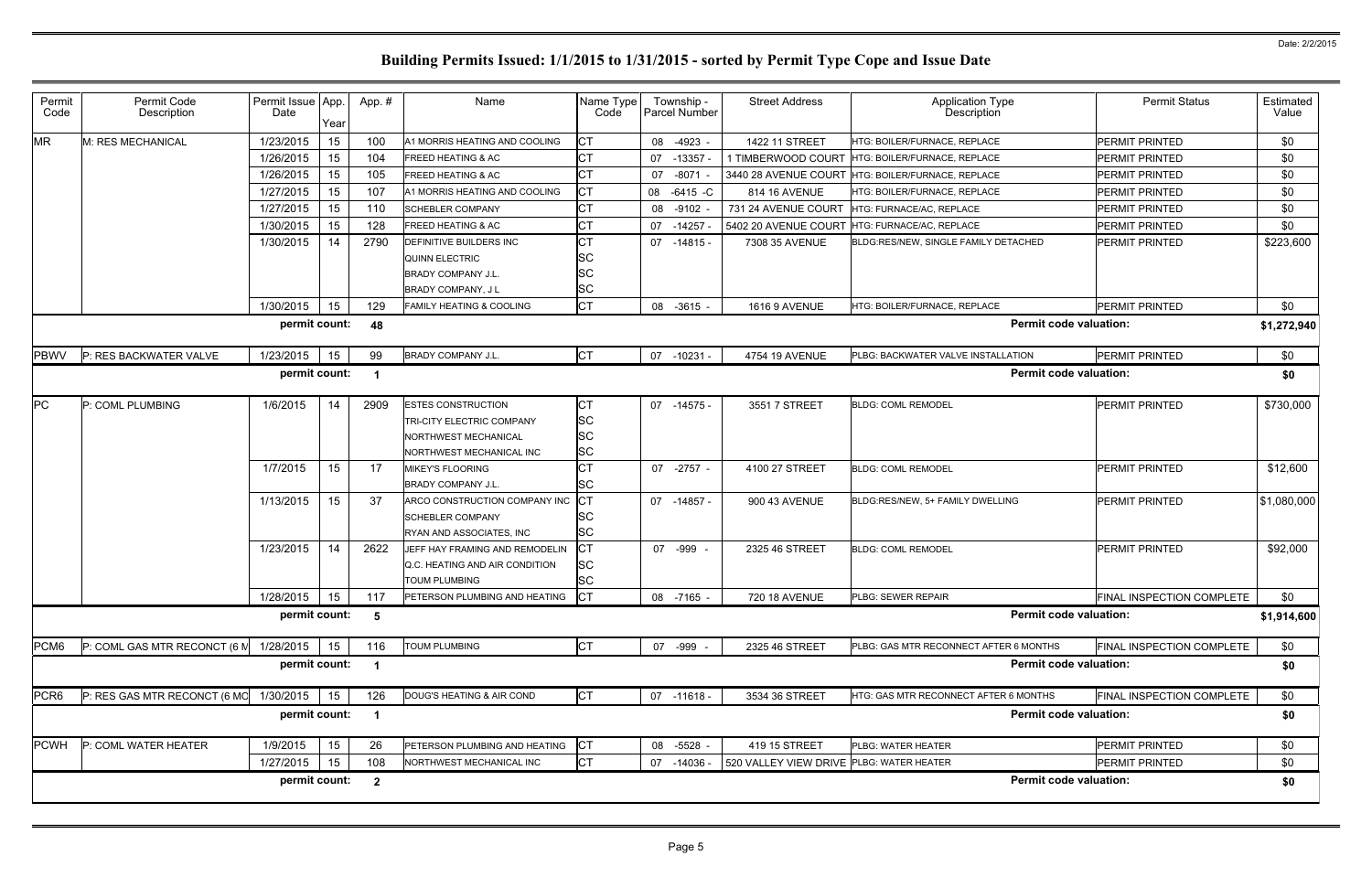| Permit                                         | Permit Code                 | Permit Issue App. |      | App.#          | Name                                  | Name Type  | Township -    | <b>Street Address</b> | Application Type<br>Description        | <b>Permit Status</b>             | Estimated   |
|------------------------------------------------|-----------------------------|-------------------|------|----------------|---------------------------------------|------------|---------------|-----------------------|----------------------------------------|----------------------------------|-------------|
| Code                                           | Description                 | Date              | Year |                |                                       | Code       | Parcel Number |                       |                                        |                                  | Value       |
| <b>PCWS</b>                                    | P: CITY WATER/SEWER         | 1/6/2015          | 15   | 14             | <b>BLONDELL PLUMBING SERVICES</b>     | СT         | 07 -1105 -    | 2703 14 AVENUE        | <b>PLBG: SEWER REPAIR</b>              | <b>PERMIT PRINTED</b>            | \$0         |
|                                                |                             | 1/20/2015         | 15   | 83             | <b>BLONDELL PLUMBING SERVICES</b>     | <b>CT</b>  | 07 -12703     | 3401 40 STREET        | PLBG: SEWER REPAIR                     | <b>PERMIT PRINTED</b>            | \$0         |
|                                                |                             | permit count:     |      | $\overline{2}$ |                                       |            |               |                       | <b>Permit code valuation:</b>          |                                  | \$0         |
| <b>PCX</b>                                     | P: COML EXCAVATION          | 1/19/2015         | 15   | 71             | <b>CJ NOW</b>                         | <b>CT</b>  | 08 - 7274 -   | 5447 3 AVENUE         | PLBG: FIRE SERVICE                     | PERMIT PRINTED                   | \$0         |
|                                                |                             | permit count:     |      |                |                                       |            |               |                       | <b>Permit code valuation:</b>          |                                  | \$0         |
| PDC                                            | P: COML DISCONNECT SWR/WTR  | 1/15/2015         | 15   | 48             | <b>BLONDELL PLUMBING SERVICES</b>     | <b>CT</b>  | 08 -5562 -    | <b>1221 5 AVENUE</b>  | PLBG: DISCONNECT WATER & SEWER SERVICE | FINAL INSPECTION COMPLETE        | \$0         |
|                                                |                             | permit count:     |      |                |                                       |            |               |                       | <b>Permit code valuation:</b>          |                                  | \$0         |
| PDW <sub>2</sub>                               | P: COML DISCONNECT WATER SV | 1/23/2015         | 15   | 103            | <b>CRAWFORD COMPANY</b>               | СT         | 12 -334       | 2200 69 AVENUE        | PLBG: DISCONNECT WATER SERVICE         | <b>PERMIT PRINTED</b>            | \$0         |
| <b>Permit code valuation:</b><br>permit count: |                             |                   |      |                |                                       |            |               |                       |                                        |                                  |             |
| PEZC                                           | P: EZ/COML, PLUMBING        | 1/7/2015          | 12   | 2333           | SNYDER CONSTRUCTION LLC               | <b>CT</b>  | 08 -5548 -    | 1319 5 AVENUE         | <b>BLDG: COML REMODEL</b>              | <b>PERMIT PRINTED</b>            | \$1,613,342 |
|                                                |                             |                   |      |                | CONTINENTAL FIRE SPRINKLER CO         | <b>ISC</b> |               |                       |                                        |                                  |             |
|                                                |                             |                   |      |                | GPE INC.                              | <b>SC</b>  |               |                       |                                        |                                  |             |
|                                                |                             |                   |      |                | <b>CRAWFORD HEATING &amp; COOLING</b> | <b>SC</b>  |               |                       |                                        |                                  |             |
|                                                |                             |                   |      |                | PETERSON PLUMBING AND HEATING SC      |            |               |                       |                                        |                                  |             |
| permit count:<br><b>Permit code valuation:</b> |                             |                   |      |                |                                       |            |               |                       |                                        |                                  | \$1,613,342 |
| PEZR                                           | P: EZ/RES, PLUMBING         | 1/20/2015         | 14   | 2087           | MIDWEST COMPLETE CONSTRUCTION         | СT         | 08 -9465 -    | 1 KONE COURT          | <b>BLDG: RES REMODEL</b>               | <b>PERMIT PRINTED</b>            | \$204,000   |
|                                                |                             |                   |      |                | NORTHWEST MECHANICAL                  | SC         |               |                       |                                        |                                  |             |
|                                                |                             |                   |      |                | PETERSON PLUMBING AND HEATING SC      |            |               |                       |                                        |                                  |             |
|                                                |                             | permit count:     |      |                |                                       |            |               |                       | <b>Permit code valuation:</b>          |                                  | \$204,000   |
| PFS                                            | P: FIRE SERVICE             | 1/19/2015         | 15   | 71             | <b>CJ NOW</b>                         | <b>CT</b>  | 08 -7274      | 5447 3 AVENUE         | PLBG: FIRE SERVICE                     | <b>FINAL INSPECTION COMPLETE</b> | \$0         |
|                                                |                             | permit count:     |      |                |                                       |            |               |                       | <b>Permit code valuation:</b>          |                                  | \$0         |
| <b>PPSC</b>                                    | P: SEWER CLEANING           | 1/27/2015         | 15   | 111            | ROTO-ROOTER SEWER CLEANING            | <b>CT</b>  | 08 -999999-   | 1 SEWER STREET        | PLBG: SEWER CLEANING                   | <b>PERMIT PRINTED</b>            | \$0         |
|                                                |                             | permit count:     |      |                |                                       |            |               |                       | <b>Permit code valuation:</b>          |                                  | \$0         |
| <b>PR</b>                                      | P: RES PLUMBING             | 1/12/2015         | 15   | 33             | PETERSON PLUMBING AND HEATING         | IСТ        | 08 -3015 -    | 2514 4 STREET         | PLBG: WATER SERVICE REPLACEMENT        | <b>PERMIT PRINTED</b>            | \$0         |
|                                                |                             | 1/19/2015         | 15   | 72             | <b>EWERT PLUMBING</b>                 | СT         | 08 -4068 -    | 4128 8 AVENUE         | PLBG: INSTALLATION, RESIDENTIAL        | <b>PERMIT PRINTED</b>            | \$0         |
|                                                |                             | 1/22/2015         | 14   | 3043           | SUMMY CONTRACTING CORP, JW            | СT         | 08 -4264 -    | 2311 18 AVENUE        | <b>BLDG: RES MAINTENANCE/REPAIR</b>    | FINAL INSPECTION COMPLETE        | \$2,400     |
|                                                |                             |                   |      |                | A+ PLUMBING                           | SC         |               |                       |                                        |                                  |             |
|                                                |                             |                   |      |                | A+ PLUMBING                           | СT         |               |                       |                                        |                                  |             |
|                                                |                             | 1/23/2015         | 14   | 3002           | <b>B &amp; W HOME IMPROVEMENT CO</b>  | <b>CT</b>  | 07 -2876 -    | 3804 27 STREET        | <b>BLDG: RES REMODEL</b>               | <b>PERMIT PRINTED</b>            | \$10,885    |
|                                                |                             |                   |      |                | <b>TOUM PLUMBING</b>                  | <b>SC</b>  |               |                       |                                        |                                  |             |
|                                                |                             |                   |      |                | TRI-CITY ELECTRIC COMPANY             | <b>SC</b>  |               |                       |                                        |                                  |             |
|                                                |                             | 1/23/2015         | 15   | 97             | <b>CJ NOW</b>                         | СT         | 08 -5620      | 1436 13 STREET        | PLBG: SEWER REPAIR                     | FINAL INSPECTION COMPLETE        | \$0         |
|                                                |                             | 1/23/2015         | 15   | 98             | HOMETOWN PLUMBING AND HEATING CT      |            | 08 -777 -     | 1180 22 STREET        | PLBG: WATER SERVICE REPLACEMENT        | FINAL INSPECTION COMPLETE        | \$0         |